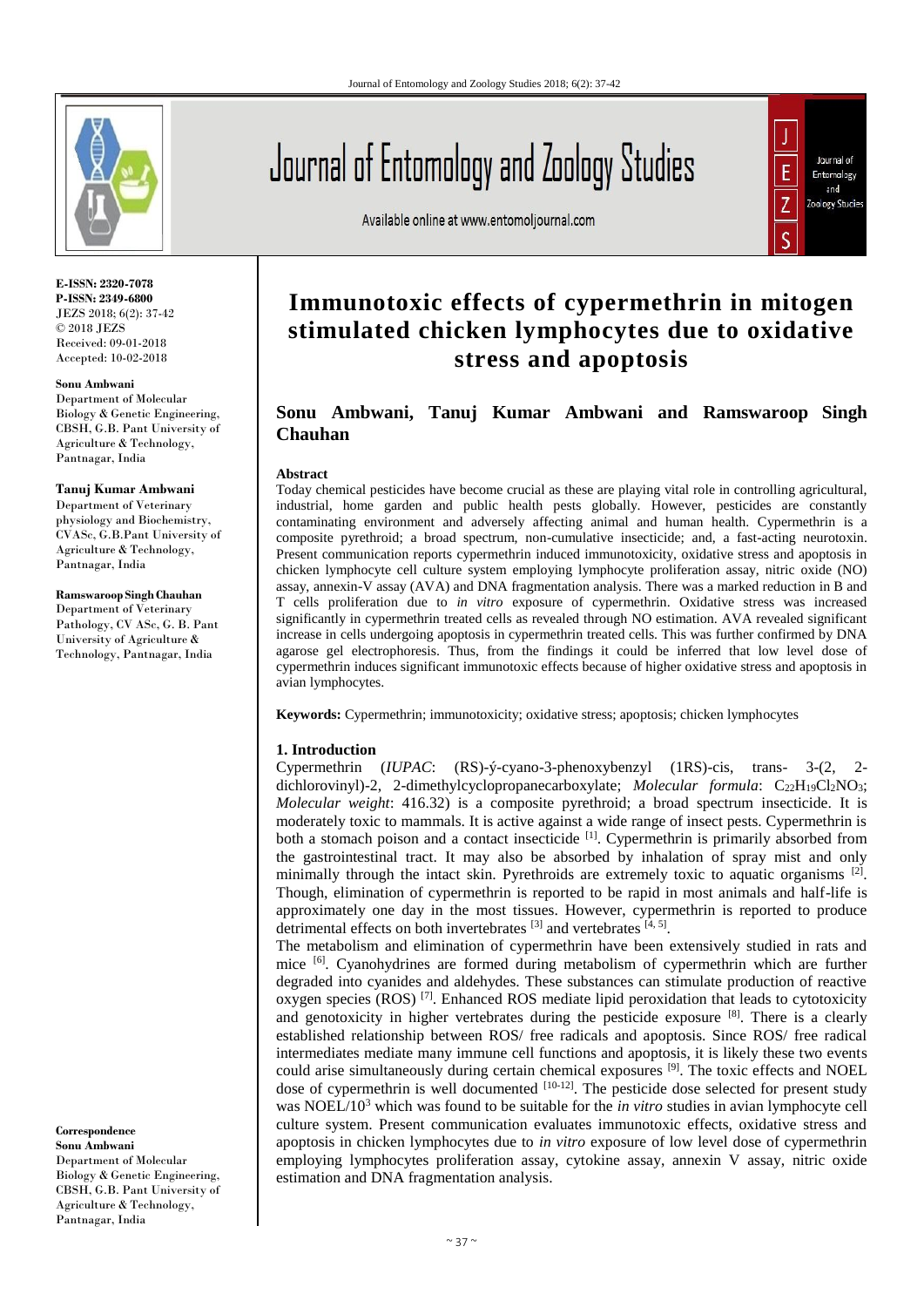#### **2. Materials and Methods 2.1 Chicken lymphocytes**

Chicken spleens were collected from healthy birds from local slaughter house, and lymphocytes were isolated under laminar air flow as per standard procedure [13]. Lymphocytes were separated through density gradient centrifugation (Histopaque 1077, Sigma) as per the Method described by Rose and Friedman<sup>[14]</sup>.

# **2.2 Cell viability assay**

Percentage cell viability was determined by 0.1 per cent trypan blue dye exclusion test using haemocytometer  $[15]$  and final cell count was adjusted to  $10^7$  cells/ ml in RPMI-1640 medium and made into one ml aliquots in eppendorf tubes and cells were pelleted by centrifugation at 1400 rpm for 10 min.

# **2.3 Pesticide treatment**

Commercial preparation of cypermethrin was purchased from local market and it's thousand times diluted NOEL (5.0 mg/ kg body weight) dose in RPMI- 1640 medium (Hi – Media, India) was used for the *in vitro* exposure of avian lymphocytes for two hours at 37 °C. After incubation cells were washed twice and finally suspended in 1 ml of RPMI-1640 medium supplemented with 10% FCS (Sigma, USA).

# **2.4 Lymphocyte proliferation assay (LPA)**

LPA or B and T cell blastogenesis assay was carried out as per the method described by Rai-el-Balhaa *et al*. [16] . Concanavalin-A (ConA) (Sigma, USA) was used as a T cell mitogen whereas lipopolysaccharide (LPS) (Sigma, USA) as a B cell mitogen at a concentrations of 5  $\mu$ g/ml, each, in RPMI-1640 medium. Flat bottom 96 well tissue culture plates (Corning, USA) were used for the assay. Each well was seeded with 200µl of lymphocytes suspension and plate was incubated in  $CO<sub>2</sub>$  incubator at 37 <sup>0</sup>C. After 68 hours post cell seeding in media was removed from each well carefully and 20μl of MTT (5mg/ml stock) in 200μl of media was added to each well and further incubated for 4 hours in dark at  $37 \,^0C$  in CO<sup>2</sup> incubator. After incubation, dark blue formazan crystals were solubilized with 200μl of DMSO and absorbance was measured at 570 nm using computerized Micro Scan ELISA Reader. Survival rate was calculated from the relative absorbance at 570 nm and expressed as the percentage of control.

### **2.5 Statistical analysis**

Analysis of variance (ANOVA) and student's t-test were used to estimate significant difference between control and treated cells. The values were expressed as mean delta Optical Density  $\pm$  standard error (mean  $\Delta$  OD $\pm$  SE). Student t-test was employed for comparing the mean ODs  $^{[17]}$ .

### **2.6 Oxidative Stress Assay**

Macrophages were isolated from spleen on the basis of their adherent properties [18]. Cypermethrin treated and control cells were seeded in 24-well culture plates. Cells were then incubated at 37  $\mathrm{^{\circ}C}$  in 5% CO<sub>2</sub> for 4 hrs to allow the adherence of macrophages. After incubation, cells were washed vigorously four times with DMEM to remove non-adherent cells. These cells were incubated at  $37 \degree C$  in  $CO_2$  incubator in presence of LPS (Sigma) at a concentration of 5 µg/ml. Nitric oxide (NO) production by macrophages in the medium was measured by microplate assay method [19]. The standard curve to calculate the NO production was prepared using different dilutions of  $NaNO<sub>2</sub>$ .

### **2.7 Annexin-V binding assay**

Annexin-V binding assay (Immunoperoxidase technique) was carried out using apoptotic cell separation kit (Sigma, USA). Slides were finally examined under light microscope under 40x objective. Cells which exhibited brownish stain around their plasma membrane were identified as apoptotic cells and were counted in percentage.

### **2.8 DNA fragmentation assay**

Genomic DNA from avian lymphocytes was isolated from cypermethrin treated and control cell suspensions. After pesticide treatment, cells were harvested, pellet was washed with phosphate buffer saline pelleted out by centrifugation at 1400 rpm for 10 min. The pellet was then re-suspendeed in 200 µl of suspension buffer (50 mM glucose, 25 mM TrisHCl, 10mM EDTA, and pH 8.0) and mixed by pipetting gently. The cell suspension was treated with 10 µl of 10% SDS solution and mixed by inverting slowly for three to four times and finally 10 µl of proteinase-K [Sigma, USA (20 mg/ml)] was added and incubated for 4-6 hours at  $37$  °C. It was observed that the yield of apoptotic DNA was increased when digested with proteinase-K for longer period. To the 220 µl of apoptotic DNA solution, 30 µl of 4 N NaCl solution was added, mixed by inverting slowly for two to three times, and kept in water bath at 60  $\degree$ C for 10 min. Equal amount (250 µl) of phenol–chloroform mixture was added, mixed thoroughly either by inverting or vortexing, then centrifuged at 12000 rpm for 10 min. Supernatant was collected into new eppendorf tube. To it  $1/6<sup>th</sup>$  volume of ice cold isopropanol (Propan–2-ol, Qualizens<sup>R</sup>, Mumbai) was added, mixed gently by inverting two to three times, and kept at  $-20$  °C overnight. After precipitation, DNA was recovered by pelleting for 10 min at  $10000$  rpm at  $4 \degree C$ . Supernatant was decanted and pellet obtained was washed with 70% ethanol. The pellet was then dried and reconstituted in TE buffer (pH 8.0) and treated with RNase for one hour at 37  $^{\circ}$ C. The DNA samples were then loaded onto 1% agarose gel and electrophoresed. After complete electrophoresis, gel was observed for fragmentation of genomic DNA under U.V. trans-illuminator and results were stored in gel documentation system [20].

# **3. Results**

# **3.1 Lymphocyte proliferation assay (LPA)**

The *in vitro* exposure of avian lymphocytes to NOEL/10<sup>3</sup> dose of cypermethrin showed significant decrease in B cell blastogenesis in the presence of B cell mitogen LPS with the overall decrease of 56.12% in B cell blastogenesis in cypermethrin treated cells (Table 1 and Fig. 1). Cypermethrin treated avian lymphocytes showed marked decrease of 56.22% in T cell blastogenesis in the presence of mitogen ConA (Table 2 and Fig. 2).

### **3.2 Oxidative stress assay**

As illustrated in the Table 3 and Fig.3 cypermethrin treated cells exhibited 174.63% more NO concentration as compared to the control.

#### **3.3 Annexin-V binding assay (Immunoperoxidase technique**)

Cypermethrin treated cells which were fixed on slides exhibited a typical brownish stain on their surface upon incubation with Annexin-V biotin while untreated control cells did not display brownish colour on their surface. The cells treated with cypermethrin displayed  $8.25 \pm 1.02\%$ . Annexin-V positive cells as compared to the control value of  $3.25 \pm 0.65\%$  (Table 4 and Fig. 4).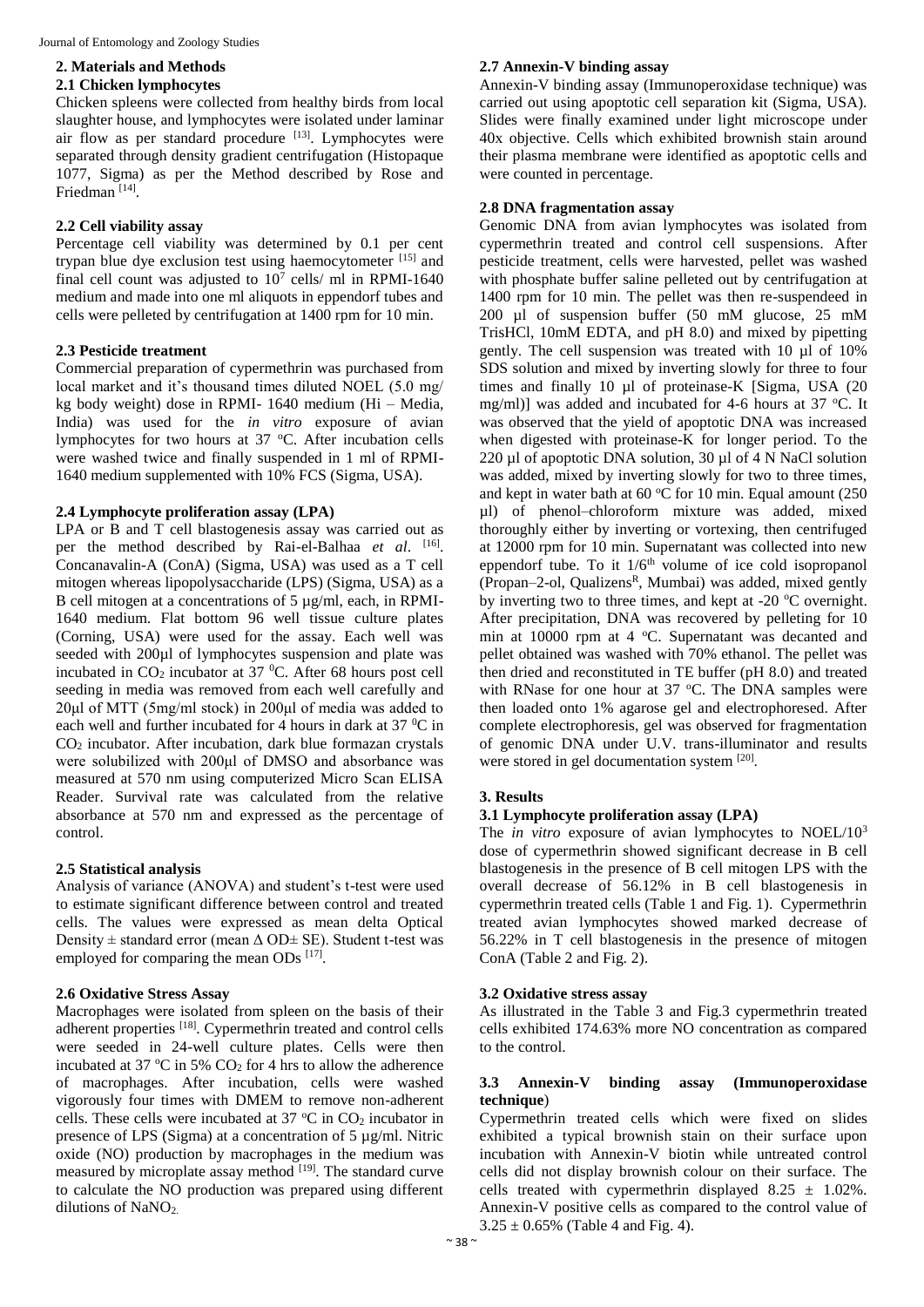Journal of Entomology and Zoology Studies

#### **3.4 DNA fragmentation assay**

DNA analysis of pesticide exposed cells exhibited typical 'ladder pattern' which is characteristic biochemical alteration of cells undergoing apoptosis (lane b, Fig. 5), while in the control untreated cells intact DNA was observed as observed by presence of a single band (lane a, Fig. 5). Apoptosis is characterized by the activation of endogenous endonucleases, particularly the caspase-3 activated DNase (CAD), with subsequent cleavage of nuclear DNA into internucleosomal fragments of roughly 180 base pairs (bp) and multiples thereof (360, 540 bp, etc.). The apoptotic DNA fragmentation is being used as a marker of apoptosis and for identification of apoptotic cells via the DNA laddering assay  $[21]$ .

**Table 1:** *In vitro* effects of cypermethrin on B cell blastogenesis in chicken lymphocytes

| S.<br>No.                               | <b>Treatments</b> | Mean $\triangle$ O.D. $\pm$<br>$S.E.**$ | Percentage<br>change |  |
|-----------------------------------------|-------------------|-----------------------------------------|----------------------|--|
|                                         | Control           | 0.417<br>0.001                          |                      |  |
|                                         | Cypermethrin      | $0.183 \pm 0.003$                       | $-56.12$             |  |
| CD at $1\% = 0.027$ CD at $5\% = 0.019$ |                   |                                         |                      |  |

Significant at  $p < 0.01$ 

**Table 2:** *In vitro* effects of cypermethrin on T cell blastogenesis in chicken lymphocytes

| S.<br>No.                               | <b>Treatments</b> | Mean $\triangle$ O.D. $\pm$<br>$S.E.**$ | Percentage<br>change |  |
|-----------------------------------------|-------------------|-----------------------------------------|----------------------|--|
|                                         | Control           | $0.466 \pm 0.018$                       |                      |  |
|                                         | Cypermethrin      | $0.204 \pm 0.016$                       | $-56.22$             |  |
| CD at $1\% = 0.070$ CD at $5\% = 0.050$ |                   |                                         |                      |  |

Significant at  $p < 0.01$ 

**Table 3:** *In vitro* effects of cypermethrin on NO concentration (µM/ml) in mononuclear cells

| S.<br>No.                               | <b>Treatments</b> | Mean Conc. $\pm$<br>$S.E.**$ | <b>Percentage</b><br>change |  |
|-----------------------------------------|-------------------|------------------------------|-----------------------------|--|
|                                         | Control           | $74.68 \pm 0.841$            |                             |  |
|                                         | Cypermethrin      | $205.09 \pm 1.475$           | $+174.63$                   |  |
| CD at $1\% = 6.283$ CD at $5\% = 6.484$ |                   |                              |                             |  |

Significant at  $p < 0.01$ 

**Table 4:** Evaluation of apoptosis by *in vitro* exposure to NOEL/10<sup>3</sup> dose of cypermethrin (Annexin-V binding assay)

| S. No.                                       | <b>Treatments</b> | Mean percent $\pm$ S.E.** |
|----------------------------------------------|-------------------|---------------------------|
|                                              | Control           | $3.25 + 0.65$             |
|                                              | Cypermethrin      | $8.25 + 1.02$             |
| $\alpha$ $\alpha$ $\alpha$ $\alpha$ $\alpha$ |                   |                           |

Significant at *p<* 0.01



**Fig 1:** Effect of Cypermethrin on B Blastogenesis in Avian Lymphoy



**Fig 2:** Effect of Cypermethrin on T cell Blastogenesis in Avian Lymphoy







**Fig 4:** Detection of Apoptosis Due to *In Vitro* Exposure of Cypermethrin in Avian Lymphocytes by Immunope Rox Idase Technique



**Fig 5:** DNA fragmentation analysis of genomic DNA isolated from avian lymphocytes after *in vitro* exposure of cypermethrin M1 λ *Hind* III/ *EcoR* I double digest M2 100 bp DNA ladder marker A Control cells B Cypermethrin treated cells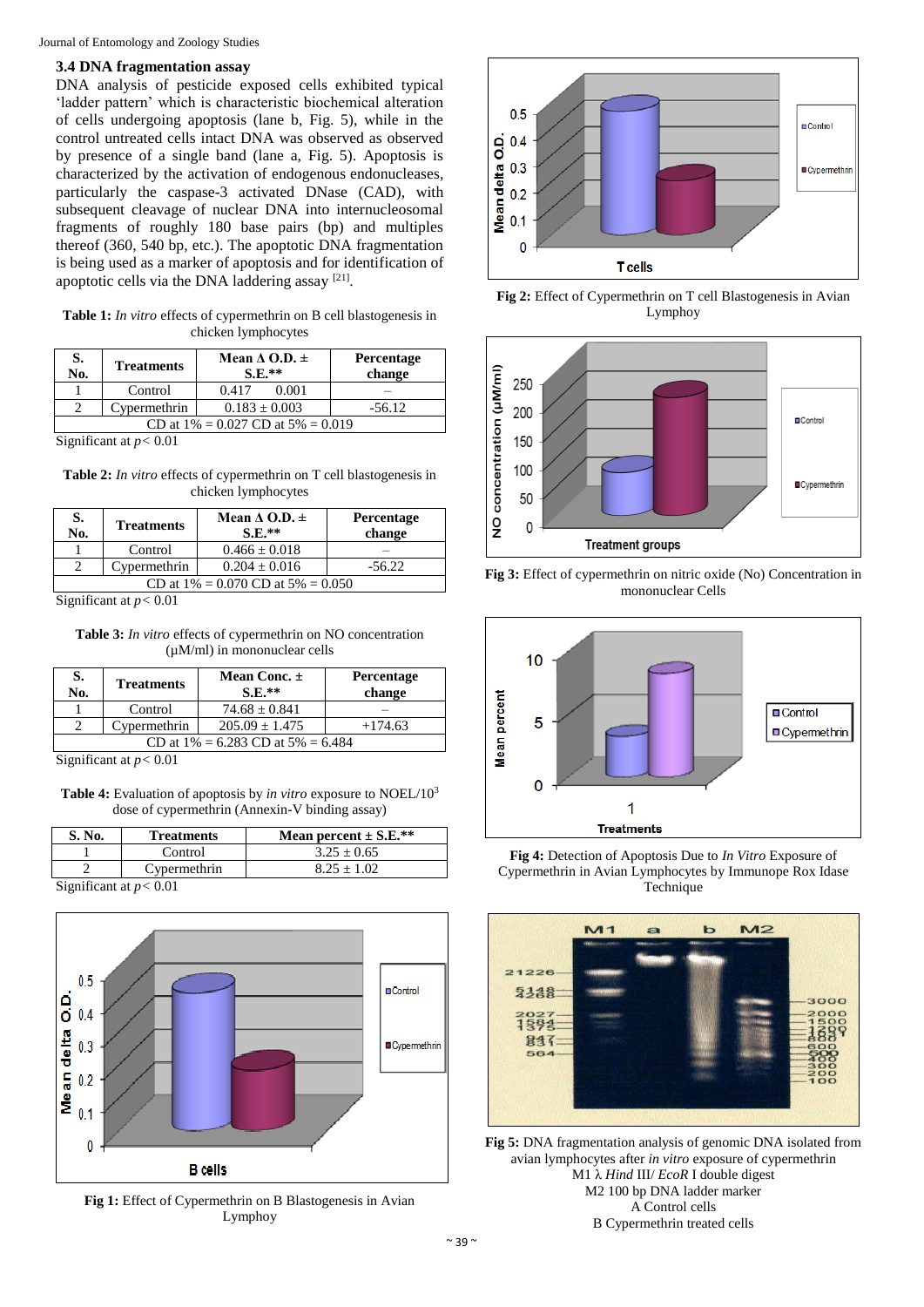#### **4. Discussion and conclusions**

The acute toxicity of many pesticides used is well known and poisoning cases often documented. In contrast, much less is known about longer-term impacts on different systems of the human/ animal body including the nervous, hormone, reproductive and immune systems. Rehman *et al.* <sup>[22]</sup> systematically reviewed on pyrethroid toxicity with special reference to deltamethrin.

In the present study there was a decrease in B and T cell blastogenesis in cypermethrin treated cells as compared to control cells. This was in good agreement with several other workers. Some *in vivo* studies have described effect of cypermethrin on the immune functions, and both inhibition and stimulation of the immune system have been reported [23, <sup>24]</sup>. There was marked reduction in thymus weight in type II pyrethroid, deltamethrin treated mice or rats  $[25, 26]$ . Similarly, significant lymphocyte depletion was observed in the thymus, spleen and lymph nodes of cypermethrin-treated rats  $[27]$ . Several studies reported immunosuppressive effects on humoral and cell-mediated immune responses in different species like adult mice, rats, and goats due to high doses of cypermethrin, supercypermethrin forte and deltamethrin [25, 27,  $29-34$ ]. Studies have found permethrin, a synthetic pyrethroid insecticide to be toxic to the immune system. Permethrin inhibited the mitogentic response of murine splenic lymphocytes to concanavalin-A and lipopolysaccharide [28]. Topical exposure to permethrin was found to cause reduction of macrophage function and antibody production in the spleen, indicating that exposure may produce systemic immune effects [35]. Ambwani *et al*. [36] reported immunotoxic effect due to allethrin exposure in chicken lymphocytes.

Diel *et al.* <sup>[37]</sup> for the first time demonstrated the immunotoxicologic properties of the synthetic pyrethroids Sbioallethrin in *in vitro* approach with human lymphocytes and basophils. Diel *et al.* [38] examined *in vitro* effects of the synthetic pyrethroids S-bioallethrin alone and in combination with the common synergist piperonyl-butoxide (PBO) on human blood lymphocytes and basophils in atopic individuals and non-atopic control subjects. S-bioallethrin and PBO also caused inhibition of lymphocyte proliferation (MTT-test) after a 72-hr culture period in a concentration dependent manner. In contrast to the MTT-measurements the combined agents are more effective in inhibiting interleukin-4 (IL-4) and interferon-γ (IFN-γ) production. Chauhan and Agrawal  $[39]$ studied immunopathological effects of alphamethrin, a synthetic pyrethroid, in six cross bred male bovine calves. The results showed that the blastogenic activity of T and B lymphocyte was reduced by 48% and 40%, respectively in comparison to the controls. The immunosuppressive effects were observed due to alphamethrin.

Present study showed enhanced oxidative stress through NO estimation in cypermethrin treated cells. Raina *et al*. [40] reported enhanced oxidative stress and lipid peroxidation due to dermal exposure of cypermethrin in rats. There is a clearly established relationship between ROS/ free radicals and apoptosis. Since ROS/ free radical intermediates mediate many immune cell functions and apoptosis has been established in immune cell populations, it is likely these two events could arise simultaneously during certain chemical exposures. In particular, two different studies reported induced apoptosis in rat and murine thymocytes and concluded an association between the onset of apoptosis and the increase in ROS  $[9, 41]$ . Wang et al.  $[42]$  showed that βcypermethin and 3-PBA have immunotoxic effects on macrophages due to enhanced ROS production. In summary,

there is sufficient evidence for relationship between ROS generation, immune cell regulation and induction of apoptotic processes.

There was an increase in cells undergoing apoptosis when treated with cypermethrin which is in accordance with several other reports [43]. Annexin-V binding assay is one of the most widely accepted and standardized technique which takes advantage of the changes in the membrane phospholipids that occur early in apoptotic cells [44-48]. cypermethrin treated cells showed typical DNA ladder pattern on agarose gel electrophoresis. It is also well established that pesticides cause genotoxicity and DNA damage weather *in vivo* or *in vitro* in majority of animal species [20, 49-54] . Undeğer and Başaran <a>[55]</a> evaluated genotoxic effects in freshly isolated human peripheral lymphocytes due to *in vitro* exposure of various concentrations of dimethoate and methyl parathion from the organophosphate class, propoxur and pirimicarb from carbamates, and cypermethrin and permethrin from pyrethroids through comet assay. The cells were incubated with various concentrations of the test substances for 0.5 hr at 37 <sup>0</sup>C and significant increase in DNA damage in human lymphocytes was observed at certain dose levels. Even 30 min exposure of these substances could induce genotoxic effects in peripheral lymphocytes.

Analyzing the outcome of the present studies it can be concluded that *in vitro* exposure of low level dose of cypermethrin caused immunotoxicity, oxidative stress and apoptosis in avian lymphocytes. The *in vitro* system was found to be a versatile and scientifically convenient system for such immunotoxicity studies and Annexin-V binding assay and DNA fragmentation analysis are proficient techniques to study and analyze pesticide induced apoptosis. It can be further emphasized that though Synthetic pyrethroids are increasingly used as insecticides and marketed as having relatively low human toxicity, there long term exposure and environmental accumulation may pose health problems in poultry, animals and humans. *In vitro* lymphocytes cell culture system can prove helpful in preliminary screening of low level pesticide exposure and thereby reduce experimental animal testing.

### **5. Acknowledgement**

The facilities provided by Director Experiment Station; Dean, College of Veterinary & Animal Sciences and Dean, College of Basic Sciences & Humanities, GBPUA&T, Pantnagar; to carry out present study, are duly acknowledged.

### **6. References**

- 1. Jin H, Webster GRB. Persistence, penetration, and surface availability of cypermethrin and its major degradation products in elm bark. Journal of Agricultural and Food Chemistry. 1998; 46:2851**-**2857.
- 2. Siegfried BD. Comparative toxicity of pyrethroid insecticides to terrestrial and aquatic insects. Environmental Toxicology and Chemistry, 1993; 12:1683**-**1689.
- 3. Gowlan BT, Moffat CF, Stagg RM, Houlihan DF, Davies IM. Cypermethrin induces glutathione S-transferase activity in the shore crab, Carcinusmaenas. Marine Environmental Research, 2002; 54:169**-**77.
- 4. Das BK, Mukherjee SC. Toxicity of cypermethrin in *Labeorohita*fingerlings: biochemical, enzymatic and haematological consequences. Comparative Biochemistry and Physiology - Part C: Toxicology & Pharmacology, 2003; 134:109**-**21.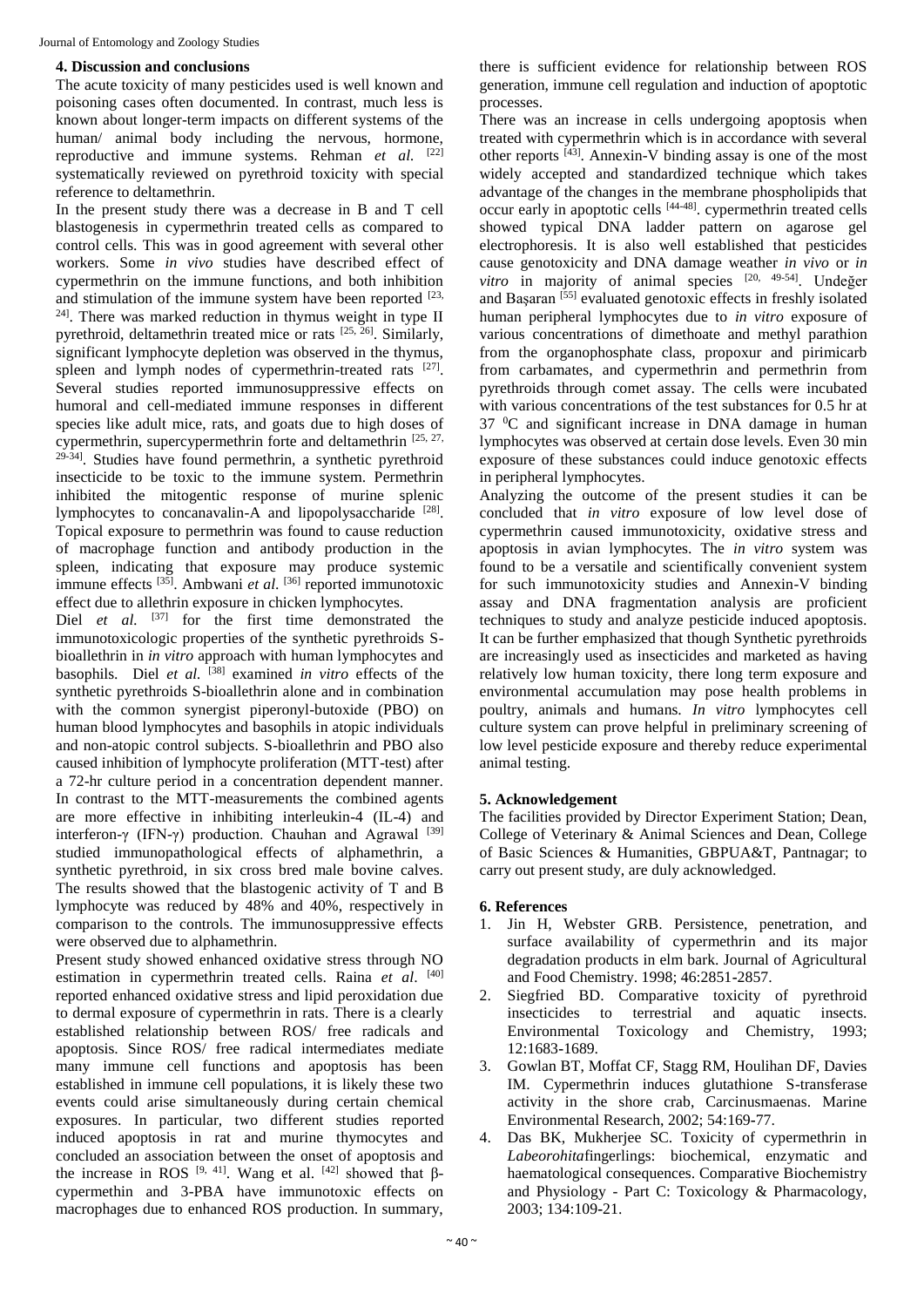Journal of Entomology and Zoology Studies

- 5. Izaguirre MF, Lajmanovich RC, Peltzer PM, Solar AP, Casco VH. Cypermethrin-induced apoptosis in the telencephalon of *Physalaemusbiligonigerus*tadpoles (Anura: Leptodactylidae). Bulletin of Environmental Contamination and Toxicology, 2000; 65:501**-**507.
- 6. Manni S, Bhattachryya D, Mandal TK, Das S. Repeated dose toxicity of alfacypermethrin in rats. International Journal of Veterinary Science and Medicine. 2004; 5:241**-**245.
- 7. Wielgomas B, Krechniak J. Effect of α-cypermethrin and chlorpyrifos in a 28-day study on free radical parameters and cholinesterase activity in Wistar rats. Polish Journal of Environmental Studies. 2007; 16:91**-**95.
- 8. Kale M, Rathore N, John S, Bhatnagar D. Lipid peroxidative damage on pyrethroid exposure and alterations in antioxidant status in rat erythrocytes: a possible involvement of reactive oxygen species. Toxicology Letters, 1999; 105:197**-**205.
- 9. Beaver JP, Waring P. A decrease in intracellular glutathione concentrations precedes the onset of apoptosis in murine thymocytes. European Journal of Cell Biology. 1995; 68:47**-**54.
- 10. IPCS/International Programme on Chemical Safety. Environmental health criteria 82. Cypermethrin. Geneva: World Health Organization, 1989.
- 11. WHO/FAO. Data sheet on pesticides No. 58-Alpha Cypermethrin In: Environmental Health Criteria; World Health Organization/Food and Agriculture Organisation, 1992. http//toxnet.nlm.nih.gov/cgibin, retrieved 12-06**-** 2013.
- 12. Gahukar RT. Agro-medical guide of synthetic pesticides. Agri-Horticultural Publishing House, Nagpur, India, 1999. 487.
- 13. Janossy G, Greaves MF. Lymphocytes activation: response of T and B lymphocytes to phytomitogens. Clinical and Experimental Immunology, 1971; 9:483**-** 498.
- 14. Rose NR, Friedman H. Use of cell mediated lympholysis test in transplantation immunity. Manual of Clinical Immunology. American Society of Microbiology, Washington, 1976, 851**-**857.
- 15. Boyse EA, Old LJ, Chouroulinkov I. Cytotoxic test for demonstration of mouse antibody. Method in Medical Research, Eisen, 1964; 10:39**-**47.
- 16. Rai-el-Balhaa G, Pellerin JL, Bodin G, Abdullah A. Lymphocytic transformation assay of sheep peripheral blood lymphocytes a new rapid and easy to read technique. Comparative Immunology, Microbiology & Infectious Diseases, 1985; 8:311**-**318.
- 17. Snedecor GW, Cochran WE. Statistical methods. 6<sup>th</sup> Ed. Oxford & IBH Publication Co. New Delhi, India, 1967.
- 18. Wigley P, A Berchieri Jr, Page KL, Smith AL, Barrow PA. *Salmonella enterica* SerovarPullorum Persists in Splenic Macrophages and in the Reproductive Tract during Persistent, Disease-Free Carriage in Chickens. Infection and Immunity, 2001; 69(12):7873**-**7879.
- 19. Stuehr DL, Morris C, Nathan CF. Cytostasis from nitrite a product of activated macrophages. FASEB Journal. 1988; 2:A 1452.
- 20. Ambwani S. Molecular Studies on Apoptosis in Avian Lymphocytes Induced by Pesticides. Ph. D. thesis submitted to the G. B. Pant University of Agriculture & Technology, Pantnagar, India, 2004.
- 21. Wyllie AH. Glucocorticoid-induced thymocyte apoptosis is associated with endogenous endonuclease

activation. Nature, 1980; 284(5756):555**-**556.

- 22. Rehman H, Al Thbiani A, Saggu S, Abbas ZK, Mohan A, Ansari AA. Systematic review on pyrethroid toxicity with special reference to deltamethrin. Journal of Entomology and Zoology Studies. 2014; 2(6):60**-**70.
- 23. Institoris L, Siroki O, Underger U, Basaran N, Desi I. Immunotoxicological investigation of subacute combined exposure by permethrin and the heavy metals arsenic(III) and mercury(II) in rats. International Immunopharmacology, 2001; 1:925**-**933.
- 24. Institoris L, Siroki O, undeger U, Basaran N, Desi I. Immunotoxicological investigation in rats dosed repeatedly with combinations of cypermethrin, As (III), and Hg (II). Toxicology, 2002; 172(1):59**-**67.
- 25. Queiroz ML. Haematopoietic effect in mice exposed to deltamethrin and hydrocortisone. International Journal of Immunopharmacology. 1993; 15:301**-**307.
- 26. Madsen C, Claesson MH, Ropke C. Immunotoxicity of the pyrethroid insecticides deltamethrin and acypermethrin. Toxicology, 1996; 107:219**-**227.
- 27. Desi I, Dobronyi I, Varga L, Immuno neuro. general toxicologic animal studies on a synthetic pyrethroid: cypermethrin. Ecotoxicology and Environmental Safety, 1986; 12:220**-**232.
- 28. Stelzer KJ, Gordon M. Effect of pyrethroids on lymphocyte mitogenic responsiveness. Research Communications in Molecular Pathology and Pharmacology, 1984; 46:137**-**150.
- 29. Desi I, Varga L, Dobronyi I, Sklenarik GY. Immunotoxicological investigation of the effect of a pesticide: cypermethrin. Archives of Toxicology. Supplement, 1985; 8:300**-**304.
- 30. Tamang RK, Jha GJ, Gupta MK, Chauhan HV, Tiwari BK. *In vivo* immunosuppression by synthetic pyrethroid (cypermethrin) pesticide in mice and goats. Veterinary Immunology and Immunopathology, 1988; 19(3-4):299**-** 305.
- 31. Lukowicz-Ratajczak J, Krechniak J. Effect of deltamethrin on the immune system in mice. Environmental Research. 1992; 59:467**-**475.
- 32. Varshneya C, Singh T, Sharma LD, Bahga HS, Garg SK. Immunotoxic responses of cypermethrin, a synthetic pyrethroid insecticide in the rats.Indian Journal of Physiology and Pharmacology. 1992; 36:123**-**126.
- 33. Siroki O, Institoris L, Tator E, Desi I. Immunotoxicological investigation of SCMF, a new pyrethroidpesticidein mice. Human & Experimental Toxicology, 1994; 13:337**-**343.
- 34. Tulinska J, Kubova J, Janota S, Nyulassy S. Investigation of immunotoxicity of super cypermethrin forte in the Wistar rat. Human & Experimental Toxicology, 1995; 14:399**-**403.
- 35. Punareewattana K, Smith BJ, Blaylock BL, Longstrth J, Snodgrass HL, Gogal JR, *et al*. Topical permethrin exposure inhibits antibody production and macrophage function in C57/BL6 mice. Food and Chemical Toxicology, 2001; 39:133**-**139.
- 36. Ambwani S, Ambwani TK, Singh SP, Chauhan RS. Evaluation of allethrin induced immunotoxicity in avian lymphocytes. Journal of Veterinary Pharmacology and Toxicology. 2010; 9(1-2):68**-**70.
- 37. Diel F, Detscher M, Schock B, Ennis M. *In vitro* effect the pyrethroids s**-**bioallethrin on lymphocytes and basophils from atopic and nonatopic subjects. Allergy, 1998; 53:1052**-**1059.